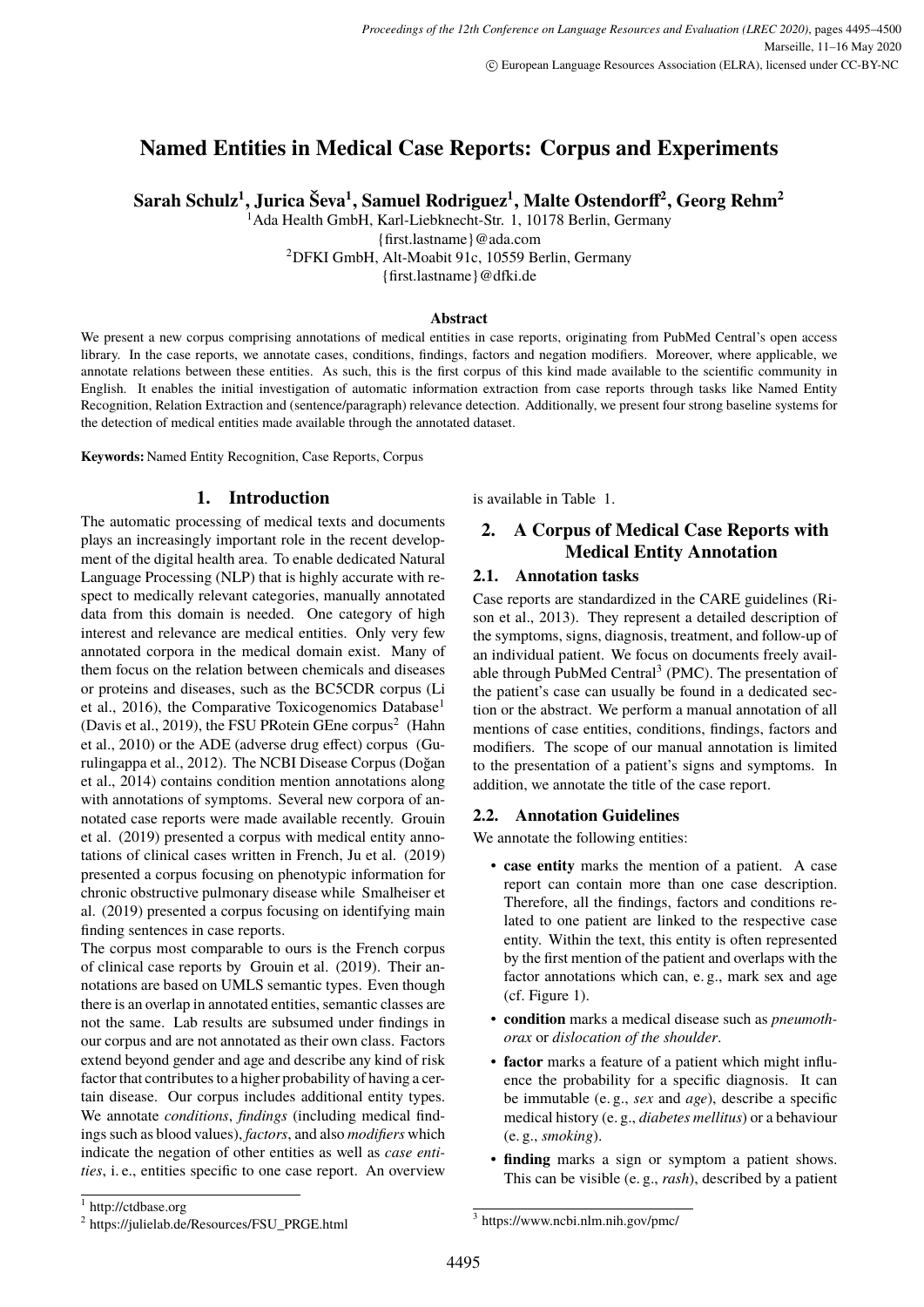<span id="page-1-0"></span>

| Annotated entities                                                                      | Relationships                                 | # documents           |
|-----------------------------------------------------------------------------------------|-----------------------------------------------|-----------------------|
| chemicals $(4,409)$ , diseases $(5,818)$                                                | chemical-disease (3116)                       | 1.500 PubMed articles |
| protein, protein_familiy_or_group, protein_complex, protein_variant, protein_enum       |                                               | 3.308 PubMed articles |
| drugs $(5,063)$ , adverse effect $(5,776)$ , dosage $(231)$                             | drug-adverse effect (6821), drug-dosage (279) | 3,000 PubMed articles |
| diseases $(6,892)$                                                                      |                                               | 793 PubMed abstracts  |
| 31 targets                                                                              |                                               | 717 clinical cases    |
| 16 COPD phenotype targets                                                               |                                               | 30 full texts         |
| sentenc(es) with main finding(s)                                                        |                                               | 416 full texts        |
| case $(69)$ , condition $(347)$ , factor $(363)$ , finding $(3,248)$ , modifier $(336)$ |                                               | 53 full texts         |
|                                                                                         |                                               |                       |

Table 1: Summary overview of relevant and comparable corpora.

<span id="page-1-3"></span><span id="page-1-1"></span>Case Factor Factor Seasonal allergic conjunctivitis A 7-year-old boy developed (a) Factor and case annotation

Factor Condition Here we peresent a six-month-old patient with abetaliporoteinemia. (b) Factor and condition annotation

> Finding Finding  $Findina$

> > Condition

<span id="page-1-4"></span>she had severe pain abdomen with distension and vomiting,

(c) Partially nested finding annotations

-has-

Figure 1: Annotated entities (WebAnno)

<span id="page-1-2"></span>was a 44-year-old white man with hypothyroidism, (a) Annotation of relation *has*

 $\overline{\text{Case}}$ 

NegationModifier modifies Trinding

She ultimately had a normal endoscopy, (b) Annotation of relation *modifies*

Finding Condition Rapidly progressive polyneuropathy due to dry beriberi (c) Annotation of relation *causes*

Figure 2: Annotated relations between entities (WebAnno)

(e. g., *headache*) or measurable (e. g., *decreased blood glucose level*).

• **negation modifier** explicitly negate the presence of a certain finding usually setting the case apart from common cases.

We also annotate relations between these entities, where applicable. Since we work on case descriptions, the anchor point of these relations is the case that is described. The following relations are annotated:

- **has** relations exist between a case entity and factor, finding or condition entities.
- **modifies** relations exist between negation modifiers and findings.
- **causes** relations exist between conditions and findings.

Example annotations are shown in Figure [2.](#page-1-2)

#### **2.3. Annotators**

We asked medical doctors experienced in extracting knowledge related to medical entities from texts to annotate the entities described above. Initially, we asked four annotators to test our guidelines on two texts. Subsequently, identified issues were discussed and resolved. Following this pilot annotation phase, we asked two different annotators to annotate two case reports according to our guidelines. The same annotators annotated an overall collection of 53 case reports.

Inter-annotator agreement is calculated based on two case reports. We reach a Cohen's kappa [\(Cohen, 1960\)](#page-0-0) of 0.68. Disagreements mainly appear for findings that are rather unspecific such as *She no longer eats out with friends* which can be seen as a finding referring to "avoidance behaviour".

#### **2.4. Annotation Tools and Format**

The annotation was performed using WebAnno<sup>[4](#page-0-0)</sup> [\(Eckart de](#page-0-0) [Castilho et al., 2016\)](#page-0-0), a web-based tool for linguistic annotation. The annotators could choose between a pre-annotated version or a blank version of each text. The pre-annotated versions contained suggested entity spans based on string matches from lists of conditions and findings synonym lists. Their quality varied widely throughout the corpus. The blank version was preferred by the annotators. We dis-tribute<sup>[5](#page-0-0)</sup> the corpus in BioC JSON format<sup>[6](#page-0-0)</sup>. BioC was chosen as it allows us to capture the complexities of the annotations in the biomedical domain. It represented each documents properties ranging from full text, individual passages/sentences along with captured annotations and relationships in an organized manner. BioC is based on character offsets of annotations and allows the stacking of different layers.

#### **2.5. Corpus Overview**

The corpus consists of 53 documents, which contain an average number of 156.1 sentences per document, each with 19.55 tokens on average. The corpus comprises 8,275 sen-tences and 16[7](#page-0-0),739 words in total.  $7 \text{ However, as men-}$ tioned above, only case presentation sections, headings and abstracts are annotated. The numbers of annotated entities are summarized in Table [2.](#page-2-0)

Findings are the most frequently annotated type of entity. This makes sense given that findings paint a clinical picture of the patient's condition. The number of tokens per entity ranges from one token for all types to 5 tokens for cases (average length 3.1), nine tokens for conditions (average length 2.0), 16 tokens for factors (average length 2.5), 25

<sup>4</sup> [https://webanno.github.io/webanno/,](https://webanno.github.io/webanno/) 08/04/2019.

<sup>5</sup> The corpus can be dowloaded here: [https://github.com/](https://github.com/adahealth/medical_case_report_corpus) [adahealth/medical\\_case\\_report\\_corpus.](https://github.com/adahealth/medical_case_report_corpus)

<sup>6</sup> <http://bioc.sourceforge.net>

<sup>7</sup> Sentence splitting and tokenization are performed using ScispaCy [\(https://allenai.github.io/scispacy/\)](https://allenai.github.io/scispacy/) and its *en\_core\_sci\_md* model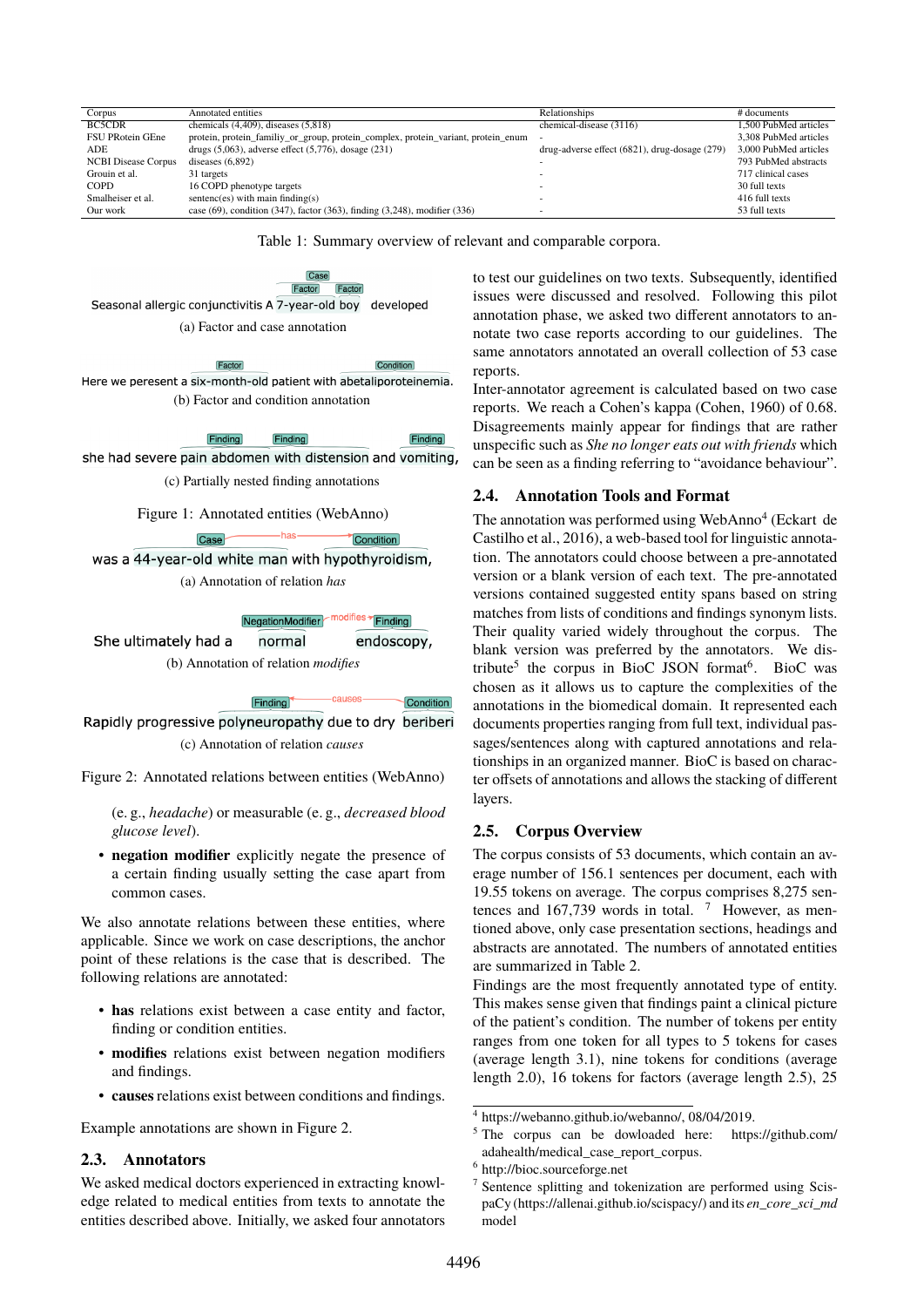<span id="page-2-0"></span>

| Type                          | Number  | Max    | Min   | Mean   |
|-------------------------------|---------|--------|-------|--------|
| Documents                     | 53      |        |       |        |
| Sentences                     | 8,275   | 827    | 44    | 156.1  |
| Words                         | 167,739 | 16,309 | 1,260 | 3164.9 |
| <b>Annotated sentences</b>    | 1063    | 228    | 1     | 19.55  |
| case                          | 69      | 5      | 1     | 3.1    |
| condition                     | 347     | 9      |       | 2.0    |
| factor                        | 363     | 16     |       | 2.5    |
| finding                       | 3,248   | 25     |       | 2.6    |
| modifier                      | 336     | 18     |       | 1.4    |
| total annotations             | 4,363   |        |       |        |
| discontinuous                 | 1,055   |        |       |        |
| multi-label                   | 1,535   |        |       |        |
| discontinuous and multi-label | 541     |        |       |        |
| nested                        | 603     |        |       |        |
| fully nested                  | 584     |        |       |        |
| partially nested              | 19      |        |       |        |

Table 2: Corpus statistics

tokens for findings (average length 2.6) and 18 tokens for modifiers (average length 1.4) (cf. Table [2\)](#page-2-0). Examples of rather long entities are given in Table [3.](#page-2-1)

<span id="page-2-1"></span>

| Type      | Example                                                                                  |
|-----------|------------------------------------------------------------------------------------------|
| case      | 42-year-old poorly prepared mountaineer                                                  |
| condition | Salter–Harris type II epiphysiolysis at the prox-                                        |
|           | imal left humerus                                                                        |
| factor    | 5 ml of paracetamol was given to child every 4                                           |
|           | hours for the past 6 days                                                                |
| finding   | nests and sheets of cells with moderate-to-                                              |
|           | abundant cytoplasm, eccentrically placed nuclei                                          |
|           | surrounded by dense pink homogeneous mate-                                               |
|           | rial                                                                                     |
| modifier  | height and weight were at the 25th - 50th per-<br>centile and the 50th - 75th percentile |

Table 3: Examples of long entities per type



<span id="page-2-2"></span>He complained of pain in the groin and both knees.

#### Figure 3: Discontinuous finding annotation

Entities can appear in a discontinuous way. We model this as a relation between two spans which we call "discontinuous" (cf. Figure [3\)](#page-2-2). Especially findings often appear as discontinuous entities, we found 543 discontinuous finding relations. The numbers for conditions and factors are lower with seven and two, respectively. Entities can also be nested within one another. This happens either when the span of one annotation is completely embedded in the span of another annotation (fully-nested; cf. Figure [1a\)](#page-1-3), or when there is a partial overlapping between the spans of two different entities (partially-nested; cf. Figure [1c\)](#page-1-4). There is a high number of inter-sentential relations in the corpus (cf. Table [4\)](#page-2-3). This can be explained by the fact that the case entity occurs early in each document; furthermore, it is related to finding and factor annotations that are distributed across different sentences.

The most frequently annotated relation in our corpus is the *has*-relation between a case entity and the findings related to that case. This correlates with the high number of finding

<span id="page-2-3"></span>

| Type of Relation          |     | Intra-sentential |      | Inter-sentential | Total |          |  |
|---------------------------|-----|------------------|------|------------------|-------|----------|--|
| case has condition        | 28  | $18.1\%$         | 127  | $81.9\%$         | 155   | $4.0\%$  |  |
| case has finding          | 169 | $7.2\%$          | 2180 | $92.8\%$         | 2349  | $61.0\%$ |  |
| case has factor           | 153 | 52.9%            | 136  | 47 $1\%$         | 289   | $7.5\%$  |  |
| modifier modifies finding | 994 | $98.5\%$         | 15   | $1.5\%$          | 1009  | 26.2%    |  |
| condition causes finding  | 44  | $3.6\%$          | 3    | 6.4%             | 47    | $1.2\%$  |  |

Table 4: Annotated relations between entities. Relations appear within a sentence (intra-sentential) or across sentences (inter-sentential)

entities. The relations contained in our corpus are summarized in Table [4.](#page-2-3)

#### **3. Baseline systems for Named Entity Recognition in medical case reports**

We evaluate the corpus using Named Entity Recognition (NER), i. e., the task of finding mentions of concepts of interest in unstructured text. We focus on detecting cases, conditions, factors, findings and modifiers in case reports (cf. Section [2.2.\)](#page-0-1). We approach this as a sequence labeling problem. Four systems were developed to offer comparable robust baselines.

The original documents are pre-processed (sentence splitting and tokenization with  $ScispaCy^{8}$  $ScispaCy^{8}$  $ScispaCy^{8}$ ). We do not perform stop word removal or lower-casing of the tokens. The BIO labeling scheme is used to capture the order of tokens belonging to the same entity type and enable span-level detection of entities. Detection of nested and/or discontinuous entities is not supported. The annotated corpus is randomized and split in five folds using scikit-learn [\(Buitinck et](#page-0-0) [al., 2013\)](#page-0-0). Each fold has a train, test and dev split with the test split defined as .15% of the train split. This ensures comparability between the presented systems.

#### **3.1. Conditional Random Fields**

Conditional Random Fields (CRF) [\(Lafferty et al., 2001\)](#page-0-0) are a standard approach when dealing with sequential data in the context of sequence labeling. We use a combination of linguistic and semantic features<sup>[9](#page-0-0)</sup>, with a context window of size five, to describe each of the tokens and the dependencies between them. Hyper-parameter optimization is performed using randomized search and cross validation. Span-based F1 score is used as the optimization metric.

#### <span id="page-2-4"></span>**3.2. BiLSTM-CRF**

Prior to the emergence of deep neural language models, BiLSTM-CRF models [\(Huang et al., 2015\)](#page-0-0) had achieved state-of-the-art results for the task of sequence labeling. We use a BiLSTM-CRF model with both word-level and character-level input. BioWordVec<sup>[10](#page-0-0)</sup> [\(Chen et al., 2018\)](#page-0-0) pre-trained word embeddings are used in the embedding layer for the input representation. A bidirectional LSTM layer is applied to a multiplication of the two input representations. Finally, a CRF layer is applied to predict the

<sup>8</sup> <https://github.com/allenai/scispacy/releases/tag/v0.2.2> [\(Neu](#page-0-0)[mann et al., 2019\)](#page-0-0) and the *en\_core\_sci\_md* model.

 $\frac{1}{9}$  A list of features will be published with the corpus to guarantee reproducibility of the results.

<sup>10</sup>[https://ftp.ncbi.nlm.nih.gov/pub/lu/Suppl/BioSentVec/](https://ftp.ncbi.nlm.nih.gov/pub/lu/Suppl/BioSentVec/BioWordVec_PubMed_MIMICIII_d200.bin) [BioWordVec\\_PubMed\\_MIMICIII\\_d200.bin](https://ftp.ncbi.nlm.nih.gov/pub/lu/Suppl/BioSentVec/BioWordVec_PubMed_MIMICIII_d200.bin)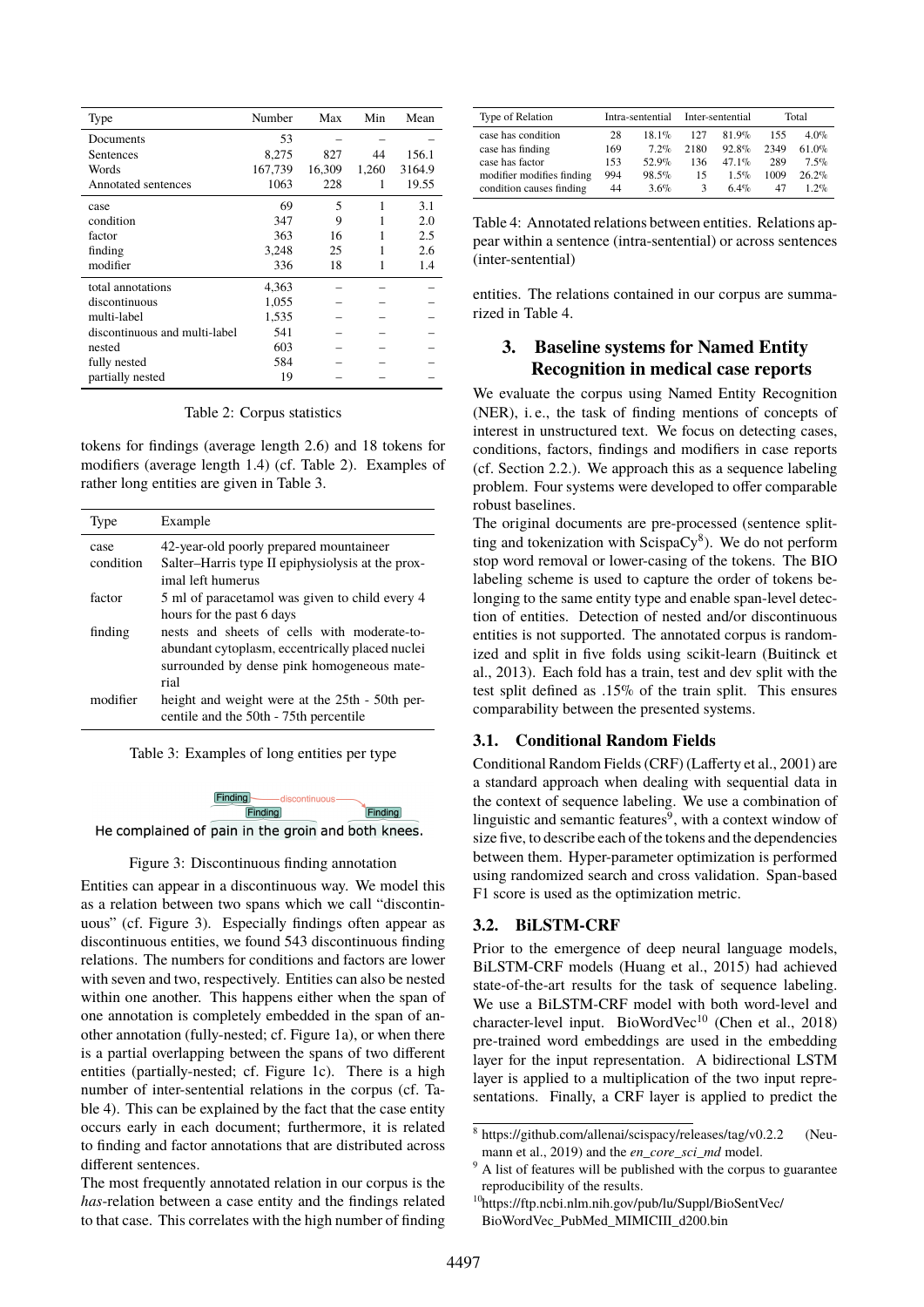<span id="page-3-0"></span>

|            | <b>CRF</b> |      |                | <b>BILSTM CRF</b> |      |      | <b>MTL</b> |      |      | <b>BioBERT</b> |      |      |
|------------|------------|------|----------------|-------------------|------|------|------------|------|------|----------------|------|------|
|            | P          | R    | F <sub>1</sub> | P                 | R    | F1   | P          | R    | F1   | P              | R    | F1   |
| case       | 0.59       | 0.76 | 0.66           | 0.40              | 0.22 | 0.28 | 0.55       | 0.38 | 0.44 | 0.43           | 0.64 | 0.51 |
| condition  | 0.45       | 0.18 | 0.26           | 0.00              | 0.00 | 0.00 | 0.62       | 0.62 | 0.62 | 0.33           | 0.37 | 0.34 |
| factor     | 0.40       | 0.05 | 0.09           | 0.23              | 0.04 | 0.06 | 0.6        | 0.53 | 0.56 | 0.17           | 0.10 | 0.12 |
| finding    | 0.50       | 0.33 | 0.40           | 0.39              | 0.26 | 0.31 | 0.62       | 0.61 | 0.61 | 0.41           | 0.53 | 0.46 |
| modifier   | 0.74       | 0.32 | 0.45           | 0.60              | 0.42 | 0.47 | 0.66       | 0.63 | 0.65 | 0.51           | 0.52 | 0.50 |
| micro avg. | 0.52       | 0.31 | 0.39           | 0.41              | 0.23 | 0.30 | 0.52       | 0.44 | 0.47 | 0.39           | 0.49 | 0.43 |
| macro avg. | 0.51       | 0.31 | 0.38           | 0.37              | 0.23 | 0.28 | 0.61       | 0.58 | 0.59 | 0.40           | 0.49 | 0.44 |

Table 5: Span-level precision (P), recall (R) and F1-scores (F1) on four distinct baseline NER systems. All scores are computed as average over five-fold cross validation.

sequence of labels. Dropout and L1/L2 regularization is used where applicable. He (uniform) initialization [\(He et](#page-0-0) [al., 2015\)](#page-0-0) is used to initialize the kernels of the individual layers. As the loss metric, CRF-based loss is used, while optimizing the model based on the CRF Viterbi accuracy. Additionally, span-based F1 score is used to serialize the best performing model. We train for a maximum of 100 epochs, or until an early stopping criterion is reached (no change in validation loss value grater than 0.01 for ten consecutive epochs). Furthermore, Adam [\(Kingma and Ba,](#page-0-0) [2014\)](#page-0-0) is used as the optimizer. The learning rate is reduced by a factor of 0.3 in case no significant increase of the optimization metric is achieved in three consecutive epochs.

#### **3.3. Multi-Task Learning**

Multi-Task Learning (MTL) [\(Ruder, 2017\)](#page-0-0) has become popular with the progress in deep learning. This model family is characterized by simultaneous optimization of multiple loss functions and transfer of knowledge achieved this way. The knowledge is transferred through the use of one or multiple shared layers. Through finding supporting patterns in related tasks, MTL provides better generalization on unseen cases and the main tasks we are trying to solve.

We rely on the model presented by [Bekoulis et al. \(2018b\)](#page-0-0) and reuse the implementation provided by the authors. $^{11}$  $^{11}$  $^{11}$ The model jointly trains two objectives supported by the dataset: the main task of NER and a supporting task of Relation Extraction (RE). Two separate models are developed for each of the tasks. The NER task is solved with the help of a BiLSTM-CRF model, similar to the one presented in Section [3.2.](#page-2-4) The RE task is solved by using a multi-head selection approach, where each token can have none or more relationships to in-sentence tokens. Additionally, this model also leverages the output of the NER branch model (the CRF prediction) to learn label embeddings. Shared layers consist of a concatenation of word and character embeddings followed by two bidirectional LSTM layers. We keep most of the parameters suggested by the authors and change (1) the number of training epochs to 100 to allow the comparison to other deep learning approaches in this work, (2) use label embeddings of size 64, (3) allow gradient clipping and (4) use  $d = 0.8$  as the pre-trained word embedding dropout and  $d = 0.5$  for all other dropouts.  $\eta = 1^{-3}$  is used as the learning rate with the Adam optimizer and *tanh* activation

functions across layers. Although it is possible to use adversarial training [\(Bekoulis et al., 2018a\)](#page-0-0), we omit from using it. We also omit the publication of results for the task of RE as we consider it to be a supporting task and no other competing approaches have been developed.

### **3.4. BioBERT**

Deep neural language models have recently evolved to a successful method for representing text. In particular, Bidirectional Encoder Representations from Transformers (BERT) outperformed previous state-of-the-art methods by a large margin on various NLP tasks [\(Devlin et al., 2019\)](#page-0-0). For our experiments, we use BioBERT, an adaptation of BERT for the biomedical domain, pre-trained on PubMed abstracts and PMC full-text articles [\(Lee et al., 2019\)](#page-0-0). The BERT architecture<sup>[12](#page-0-0)</sup> for deriving text representations uses 12 hidden layers, consisting of 768 units each. For NER, token level BIO-tag probabilities are computed with a single output layer based on the representations from the last layer of BERT. We fine-tune the model on the entity recognition task during four training epochs with batch size  $b = 32$ , dropout probability  $d = 0.1$  and learning rate  $\eta = 2^{-5}$ . These hyper-parameters are proposed by [Devlin et al. \(2019\)](#page-0-0) for BERT fine-tuning.

### **3.5. Evaluation**

To evaluate the performance of the four systems, we calculate the span-level precision (P), recall (R) and F1 scores, along with corresponding micro and macro scores. The reported values are shown in Table [5](#page-3-0) and are averaged over five folds, utilising the seqeval<sup>[13](#page-0-0)</sup> framework.

With a macro avg. F1-score of 0.59, MTL achieves the best result with a significant margin compared to CRF, BiLSTM-CRF and BERT. This confirms the usefulness of jointly training multiple objectives (minimizing multiple loss functions), and enabling knowledge transfer, especially in a setting with limited data (which is usually the case in the biomedical NLP domain). This result also suggest the usefulness of BioBERT for other biomedical datasets as reported by [Lee et al. \(2019\)](#page-0-0). Despite being a rather standard approach, CRF outperforms the more elaborated BiLSTM-CRF, presumably due to data scarcity and class imbalance. We hypothesize that an increase in training data would yield better results for BiLSTM-CRF but not outperform transfer learning approach of MTL (or even BioBERT). In contrast

<sup>12</sup>We use the PyTorch version by HuggingFace [\(Wolf et al., 2019\)](#page-0-0).

<sup>13</sup><https://github.com/chakki-works/seqeval>

<sup>&</sup>lt;sup>11</sup>https://github.com/bekou/multihead\_joint\_entity\_relation [extraction](https://github.com/bekou/multihead_joint_entity_relation_extraction)

<sup>4498</sup>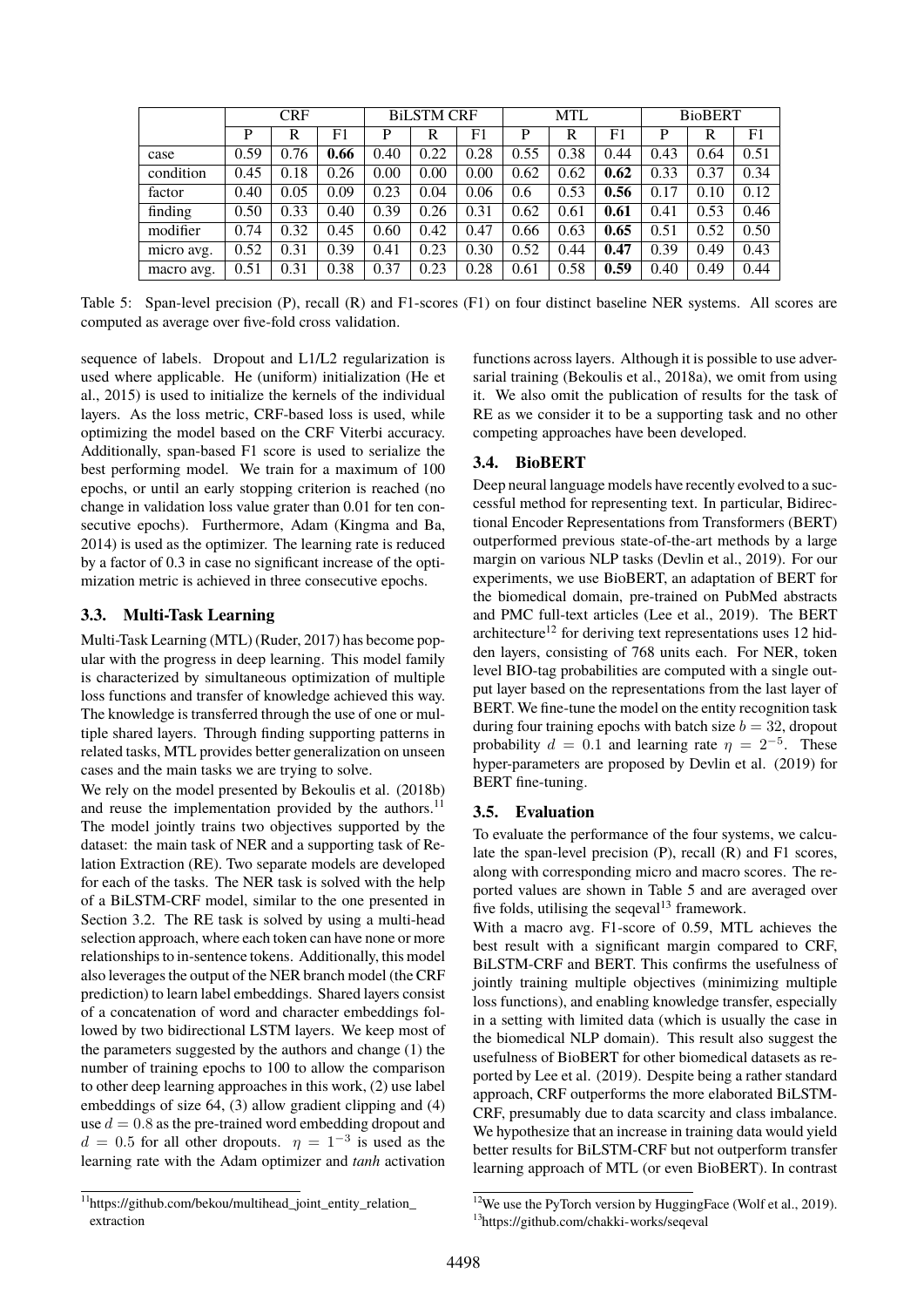to other common NER corpora, like CoNLL 2003<sup>[14](#page-0-0)</sup>, even the best baseline system only achieves relatively low scores. This outcome is due to the inherent difficulty of the task (annotators are experienced medical doctors) and the small number of training samples.

#### **4. Conclusion**

We present a new corpus, developed to facilitate the processing of case reports. The corpus focuses on five distinct entity types: cases, conditions, factors, findings and modifiers. Where applicable, relationships between entities are also annotated. Additionally, we annotate discontinuous entities with a special relationship type (*discontinuous*). The corpus presented in this paper is the very first of its kind and a valuable addition to the scarce number of corpora available in the field of biomedical NLP. Its complexity, given the discontinuous nature of entities and a high number of nested and multi-label entities, poses new challenges for NLP methods applied for NER and can, hence, be a valuable source for insights into what entities "look like in the wild". Moreover, it can serve as a playground for new modelling techniques such as the resolution of discontinuous entities as well as multi-task learning given the combination of entities and their relations. We provide an evaluation of four distinct NER systems that will serve as robust baselines for future work but which are, as of yet, unable to solve all the complex challenges this dataset holds. A functional service based on the presented corpus is currently being integrated, as a NER service, in the QURATOR platform [\(Rehm et al.,](#page-0-0) [2020\)](#page-0-0).

#### **Acknowledgments**

The research presented in this article is funded by the German Federal Ministry of Education and Research (BMBF) through the project QURATOR (Unternehmen Region, Wachstumskern, grant no. 03WKDA1A), see [http://qurator.](http://qurator.ai) [ai.](http://qurator.ai) We want to thank our medical experts for their help annotating the data set, especially Ashlee Finckh and Sophie Klopfenstein.

#### **5. Bibliographical References**

- Bekoulis, G., Deleu, J., Demeester, T., and Develder, C. (2018a). Adversarial training for multi-context joint entity and relation extraction. In Proceedings of the 2018 Conference on Empirical Methods in Natural Language Processing, pages 2830–2836.
- Bekoulis, G., Deleu, J., Demeester, T., and Develder, C. (2018b). Joint entity recognition and relation extraction as a multi-head selection problem. *Expert Systems with Applications*, 114:34–45.
- Buitinck, L., Louppe, G., Blondel, M., Pedregosa, F., Mueller, A., Grisel, O., Niculae, V., Prettenhofer, P., Gramfort, A., Grobler, J., Layton, R., VanderPlas, J., Joly, A., Holt, B., and Varoquaux, G. (2013). API design for machine learning software: experiences from the scikit-learn project. In ECML PKDD Workshop: Languages for Data Mining and Machine Learning, pages 108–122.
- Chen, Q., Peng, Y., and Lu, Z. (2018). Biosentvec: creating sentence embeddings for biomedical texts. *2019 IEEE International Conference on Healthcare Informatics (ICHI)*, pages 1–5.
- Cohen, J. (1960). A coefficient of agreement for nominal scales. *Educational and Psychological Measurement*, 20(1):37–46.
- Davis, A. P., Grondin, C. J., Johnson, R. J., Sciaky, D., Mc-Morran, R., Wiegers, J., Wiegers, T. C., and Mattingly, C. J. (2019). The comparative toxicogenomics database: update 2019. *Nucleic acids research*, 47(D1):D948– D954.
- Devlin, J., Chang, M.-W., Lee, K., and Toutanova, K. (2019). BERT: Pre-training of Deep Bidirectional Transformers for Language Understanding. In NAACL-HLT, pages 4171–4186, oct.
- Doğan, R. I., Leaman, R., and Lu, Z. (2014). Ncbi disease corpus. *J. of Biomedical Informatics*, 47(C):1–10, February.
- Eckart de Castilho, R., Mújdricza-Maydt, É., Yimam, S. M., Hartmann, S., Gurevych, I., Frank, A., and Biemann, C. (2016). A web-based tool for the integrated annotation of semantic and syntactic structures. In Proceedings of the Workshop on Language Technology Resources and Tools for Digital Humanities (LT4DH), pages 76–84, Osaka, Japan, December. The COLING 2016 Organizing Committee.
- Grouin, C., Grabar, N., Claveau, V., and Hamon, T. (2019). Clinical case reports for NLP. In Proceedings of the 18th BioNLP Workshop and Shared Task, pages 273–282, Florence, Italy, August. Association for Computational Linguistics.
- Gurulingappa, H., Rajput, A. M., Roberts, A., Fluck, J., Hofmann-Apitius, M., and Toldo, L. (2012). Development of a benchmark corpus to support the automatic extraction of drug-related adverse effects from medical case reports. *Journal of biomedical informatics*, 45(5):885– 892.
- Hahn, U., Tomanek, K., Beisswanger, E., and Faessler, E. (2010). A proposal for a configurable silver standard. *ACL 2010 - LAW 2010: 4th Linguistic Annotation Workshop, Proceedings*, pages 235–242, 01.
- He, K., Zhang, X., Ren, S., and Sun, J. (2015). Delving deep into rectifiers: Surpassing human-level performance on imagenet classification. In Proceedings of the 2015 IEEE International Conference on Computer Vision (ICCV), ICCV '15, pages 1026–1034, Washington, DC, USA. IEEE Computer Society.
- Huang, Z., Xu, W., and Yu, K. (2015). Bidirectional lstm-crf models for sequence tagging. *arXiv preprint arXiv:1508.01991*.
- Ju, M., Short, A. D., Thompson, P., Bakerly, N. D., Gkoutos, G. V., Tsaprouni, L., and Ananiadou, S. (2019). Annotating and detecting phenotypic information for chronic obstructive pulmonary disease. *JAMIA Open*, 2(2):261– 271, 04.
- Kingma, D. P. and Ba, J. (2014). Adam: A method for stochastic optimization. *CoRR*, abs/1412.6980.
- Lafferty, J. D., McCallum, A., and Pereira, F. C. N. (2001).

<sup>14</sup><https://www.clips.uantwerpen.be/conll2003/ner/>